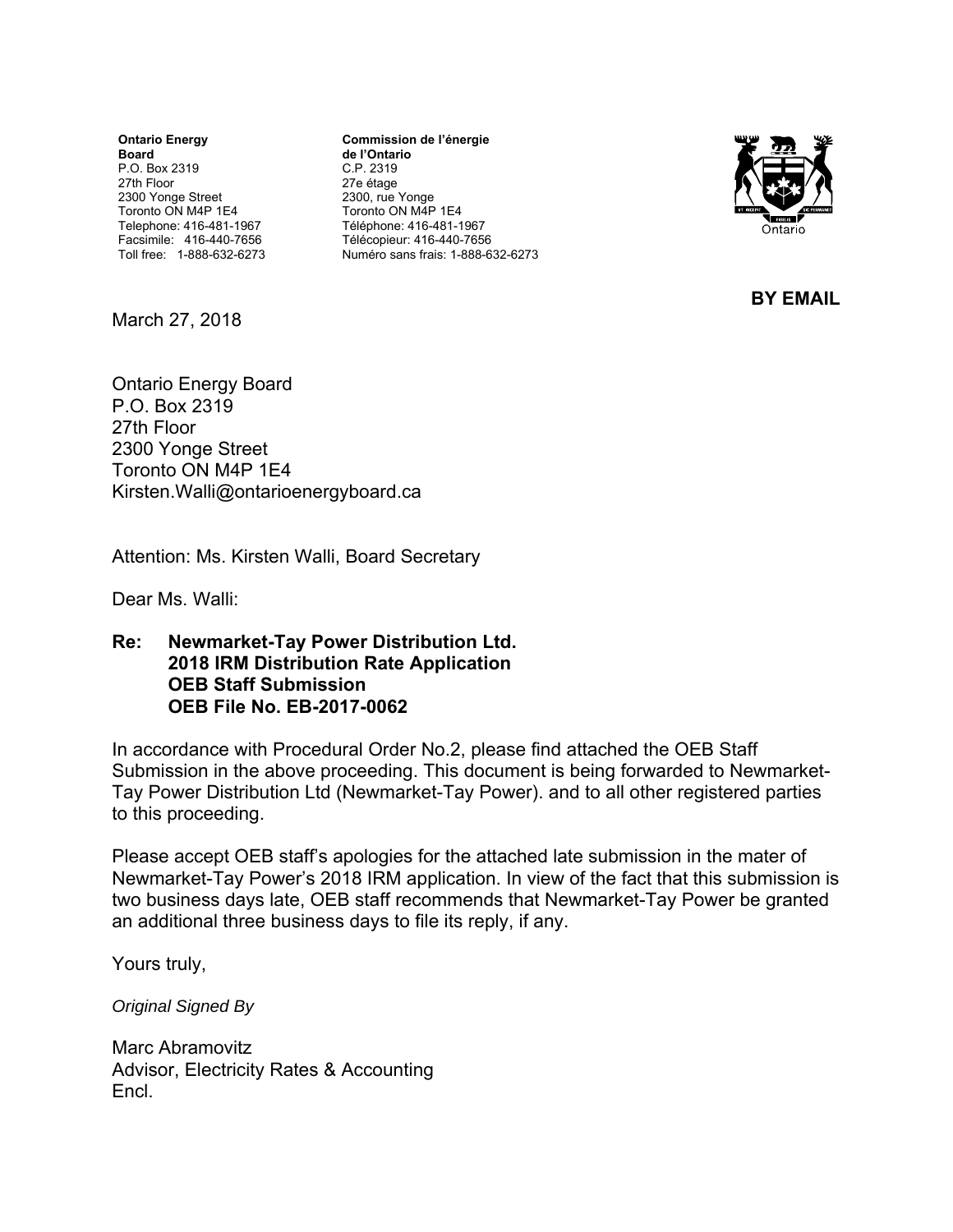

# **ONTARIO ENERGY BOARD**

## **STAFF SUBMISSION**

## 2018 ELECTRICITY DISTRIBUTION RATES

### Newmarket-Tay Power Distribution Ltd.

### EB-2017-0062

**March 27, 2018**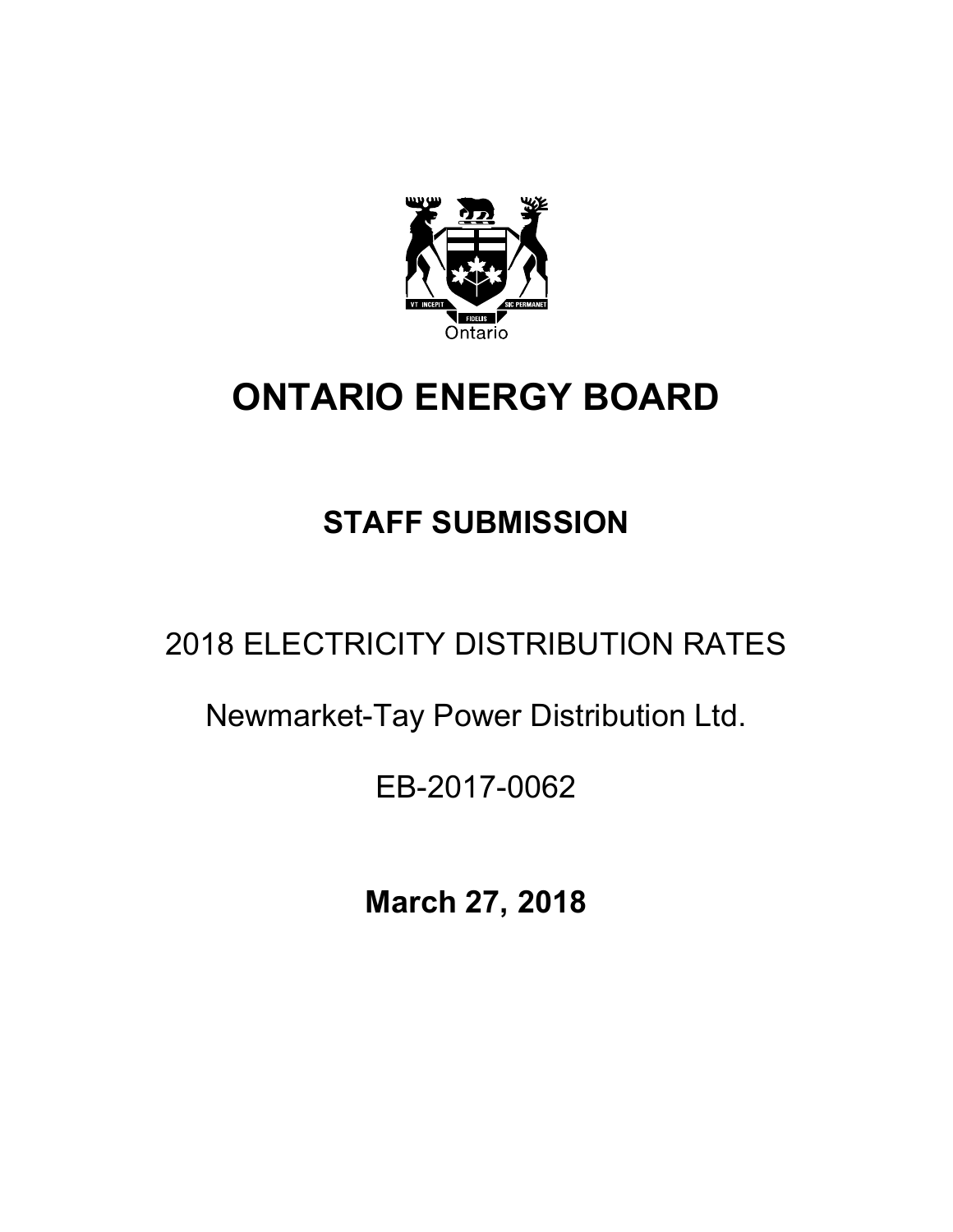#### **Introduction**

Newmarket-Tay Power Distribution Ltd. (Newmarket-Tay Power) filed an application with the Ontario Energy Board (OEB) on November 6, 2017 under section 78 of the *Ontario Energy Board Act*, *1998,* seeking approval for changes to the rates that Newmarket-Tay Power charges for electricity distribution, effective May 1, 2018.

The OEB issued Procedural Order No.1 on January 22, 2018. OEB staff filed a submission on February 21, 2018 and subsequently, Newmarket-Tay Power filed a reply submission on March 2, 2018.

Under cover of letter on March 12, 2018, Newmarket-Tay Power filed additional evidence with the OEB. The letter notified the OEB that Newmarket-Tay Power had discovered an error in its current application with respect to the calculation of the rate riders to clear the 1576 account balance as at December 31, 2016. Newmarket-Tay Power also states that the rate riders, for the disposition of the 1576 account balance at December 31, 2015 in its 2017 IRM application<sup>1</sup>, were calculated incorrectly as well causing Newmarket-Tay Power to return too little to its customers.

The purpose of this document is to provide the OEB with the submission of OEB staff based on its review of the evidence submitted by Newmarket-Tay Power on March 12, 2018.

#### **Analysis of Account 1576 Rate Rider Error**

Effective January 1, 2012, Newmarket-Tay Power implemented new fixed asset useful lives, changed its capitalization and depreciation policies, and has recorded the financial differences in Account 1576. Newmarket-Tay Power proposed in the 2017 IRM application to clear the 1576 balance annually until the next cost of service. In its 2017 decision, the OEB-approved the disposition of a credit balance of \$6,382,286 on an interim basis, for the balance of account 1576 accumulated from 2012-2015. Furthermore, the rate riders approved in relation to the approved amount were calculated incorrectly for all classes except the residential class. Newmarket-Tay Power indicated that the error was caused by dividing the annual kW and kWh allocators by 12 to derive the \$/kW and \$/kWh rate riders. Newmarket-Tay Power stated that the allocator is a monthly billing determinant for the Residential Class and that the Residential Rate rider was correctly calculated in both the 2017 and 2018 IRM Tariff's of Rates and Charges. The forecasted residual amount relating to the approved

 <sup>1</sup> EB-2016-0275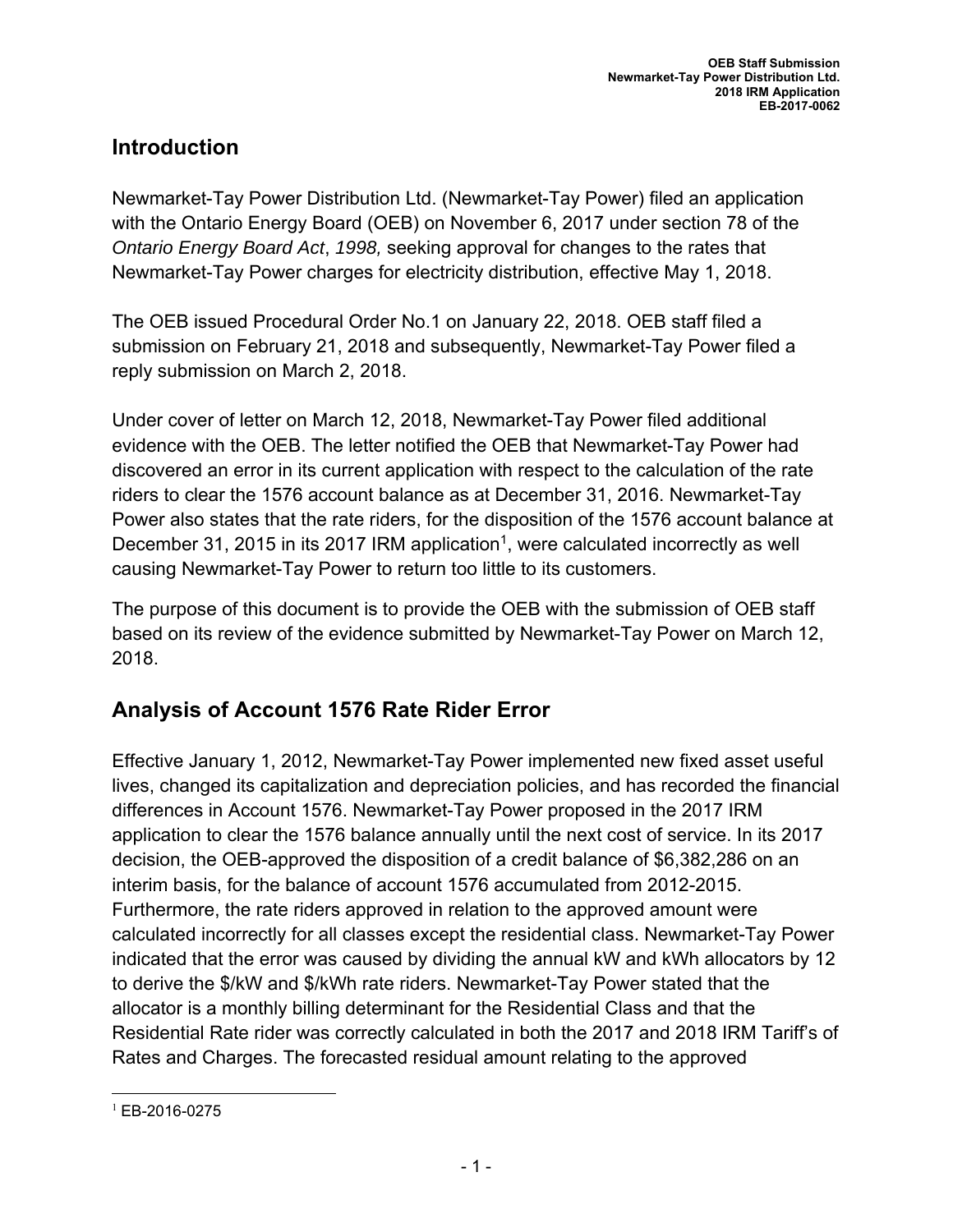disposition in 2017 as of April 30, 2018 is a credit of \$3,353,748.

In its current application for 2018 rates, Newmarket-Tay Power is requesting the approval for the one-year interim clearance of the 2016 credit balance of Account 1576 in the amount of \$1,593,745.

In the evidence filed on March 12, 2018, Newmarket-Tay Power has proposed to combine and dispose of the 2017 forecast residual credit balance of \$3,353,748 with its 2018 requested credit balance of \$1,593,745. The total requested credit disposition is \$4,947,493 to be disposed of over a one-year period (May 1, 2018 – April 30, 2019).

| <b>Customer Class</b>  | <b>Total Allocation of Account</b><br>1576 (including 2017 Shortfall) |           | <b>Proposed 1576 Rate</b><br><b>Rider Refund</b> |        | <b>Monthly</b><br><b>Billing Units</b> |
|------------------------|-----------------------------------------------------------------------|-----------|--------------------------------------------------|--------|----------------------------------------|
| Residential            |                                                                       | 673,707   | S                                                | 1.7575 | \$/customers                           |
| GS <50 kW              | \$.                                                                   | 1,047,563 | \$                                               | 0.0120 | \$/kWh                                 |
| GS > 50 kW             | S                                                                     | 3,181,252 | \$                                               | 4.5352 | \$/kW                                  |
| USL                    |                                                                       | 3,625     | \$                                               | 0.0132 | \$/kWh                                 |
| Sentinel Lighting      |                                                                       | 3.292     |                                                  | 4.1248 | \$/kW                                  |
| <b>Street Lighting</b> | Φ                                                                     | 38,055    | \$                                               | 5.1838 | \$/kW                                  |
| <b>Total</b>           |                                                                       | 4,947,493 |                                                  |        |                                        |

**Table 1** 

The proposed rate riders by class can be found in Table 1 below:

Newmarket-Tay Power noted that no carrying charges have been applied to its 1576 balances and it will also continue to use account 1576 until its next cost of service rate application. In response to OEB staff interrogatories, Newmarket-Tay Power indicated that they intend to file a cost of service application for the 2020 rate year. Until then, Newmarket-Tay Power has stated that it will continue to apply annually for interim clearance of the balance in Account 1576 within the annual IRM application. OEB staff notes that currently a MAADs application is before the OEB seeking approval to effect the purchase by Newmarket-Tay Power of Midland Power Utility Corporation.<sup>2</sup> In its application, Newmarket-Tay Power proposed a rate rebasing deferral period of 10 years.

OEB staff submits that it has reviewed Newmarket-Tay Power's analysis and confirms its accuracy. OEB staff has no concerns with the data supporting the disposition of variance Account 1576 balance for Newmarket-Tay Power. OEB staff supports Newmarket Tay Power's request to return the credit amount of \$4,947,493 to Newmarket-Tay Power customers over a proposed one-year period on an interim basis.

 <sup>2</sup> EB-2017-0269